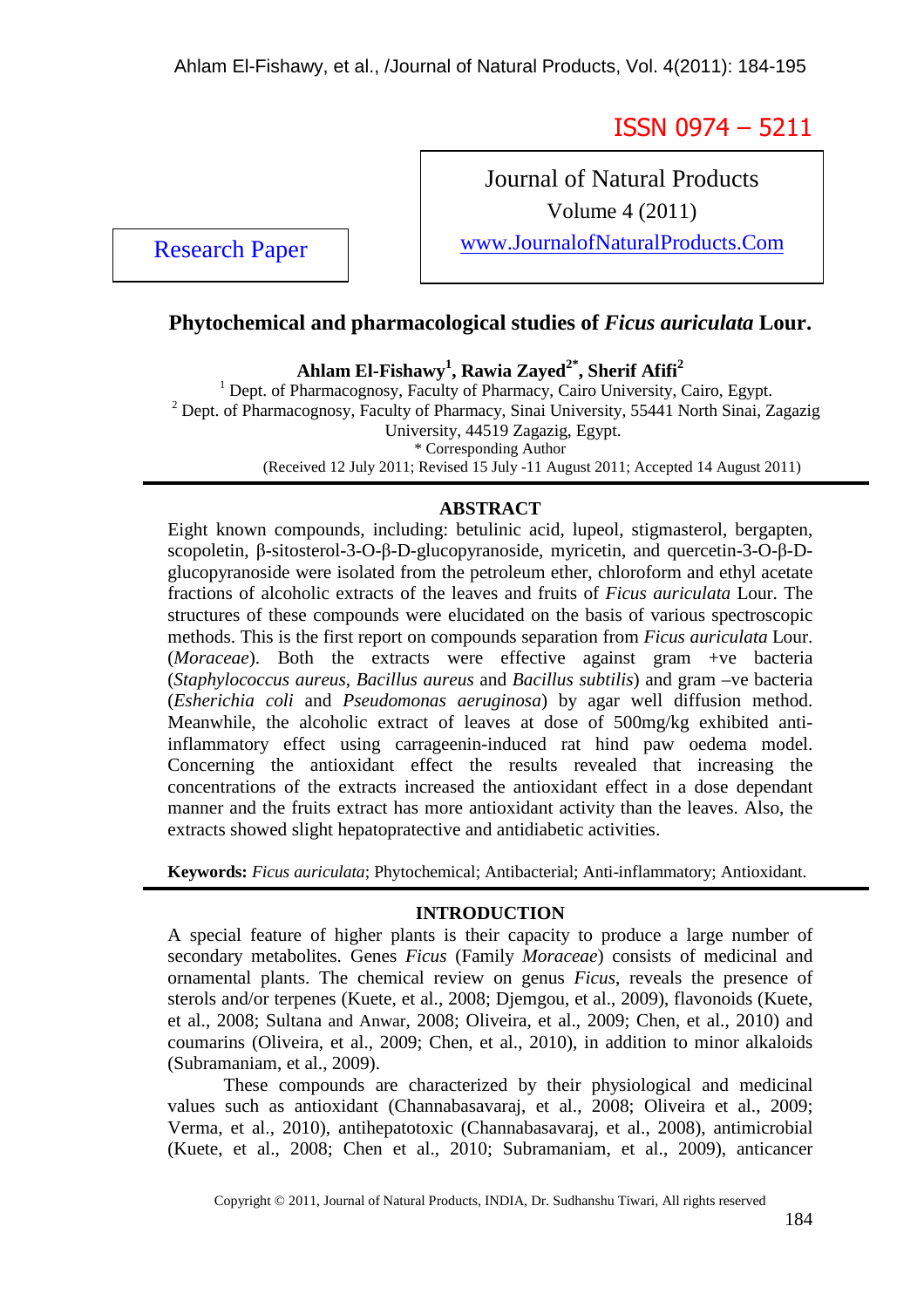(Chiang, et al., 2005; Khan and Sultana, 2005), antidiabetic (Pandit, et al., 2010) antipyretic (Bafor, et al., 2010) and anti-inflammatory (Mandal, et al., 2000). It is worthy to be note that there is almost no report on the chemistry of *Ficus auriculata* Lour. cultivated in Egypt as well as biological screening of this plant. It was deemed of interest and importance to investigate the bioactive compounds of this plant. In the present study, organic extracts of *F. auriculata* were phytochemically analysed and tested for some biological activities.

### **MATERIALS AND METHODS**

*Plant materials: Ficus auriculata* was collected in the fruiting stage from the plant cultivated in Orman Garden, Giza, Egypt. The systematic identification of the plant material was kindly verified by Mrs. Trease Labib, consultant of plant taxonomy at the Ministry of Agriculture and former director of Orman Garden, Giza, Egypt. Identification was further kindly confirmed by Prof. Dr. M. El Gebally, department of plant Taxonomy, Faculty of Science, Cairo University, Egypt. The plant was shade dried at 24-30ºC and ground by electric mill to moderately fine powder.

*Extraction and chromatography:* The air-dried aerial parts of *F. auriculata* Lour. (1.2kg) were extracted by cold maceration with 70% ethanol (5L. x 3) till complete exhaustion. The combined extract was concentrated under reduced pressure at 50ºC to give 60g of greenish brown residue. The concentrated alcoholic extract was dissolved in about 500ml of MeOH:  $H<sub>2</sub>O$  mixture (1:9). Then it was extracted with petroleum ether, chloroform, and ethyl acetate. The combined fractions were then washed with distilled water, dried over anhydrous sodium sulphate and then the solvent was distilled off under reduced pressure at 50ºC to afford 12g of petroleum ether, 4g of chloroform and 2g of ethyl acetate extracts.

*Vacuum liquid chromatography (VLC) of petroleum ether fraction and isolation of the major compounds:* 12g of the petroleum ether soluble fraction was dissolved in the least amount of methanol then adsorbed on 18g of silica gel and subjected to vacuum liquid chromatography (VLC) ( $11 \times 7.5$ cm). Elution was carried out starting with petroleum ether and the polarity gradually increased with chloroform and methanol. Fractions (200ml each) were collected, monitored by TLC and concentrated. The similar fractions were collected together and subjected to further chromatographic purification. Fractions (2-4) eluted by petroleum ether: chloroform 8:2 gave one major spot  $R_f$  0.63 (TLC, sys.1), subjected to column chromatography eluted by petroleum ether: chloroform 7:3 then purified on silica gel eluted by petroleum ether: chloroform 6:4 to yield compound 1. Fractions (6-7) eluted by petroleum ether: chloroform 1:1 gave two major spots  $R_f$  0.81, 0.64 (TLC, sys.2), subjected to column chromatography to yield two sub fractions eluted by petroleum ether: chloroform 4:6, 2:8, then crystallized from methanol to yield compounds 2 and 3, respectively.

*Column chromatography of chloroform fraction and isolation of the major compounds:* 4g of the chloroform soluble fraction was dissolved in the least amount of methanol and adsorbed on 6g of silica gel for column and applied on packed silica column ( $2.5 \times 70$ cm). Elution was carried out starting with petroleum ether and the polarity gradually increased with chloroform and ethyl acetate. Fractions (100ml each) were collected, monitored by TLC and concentrated. The similar fractions were collected together and subjected to further chromatographic purification. Fractions (4- 5) eluted by petroleum ether: chloroform 1:9 gave one major spot  $R_f$  0.51 (TLC, sys.3), purified on column chromatography eluted by chloroform to yield compound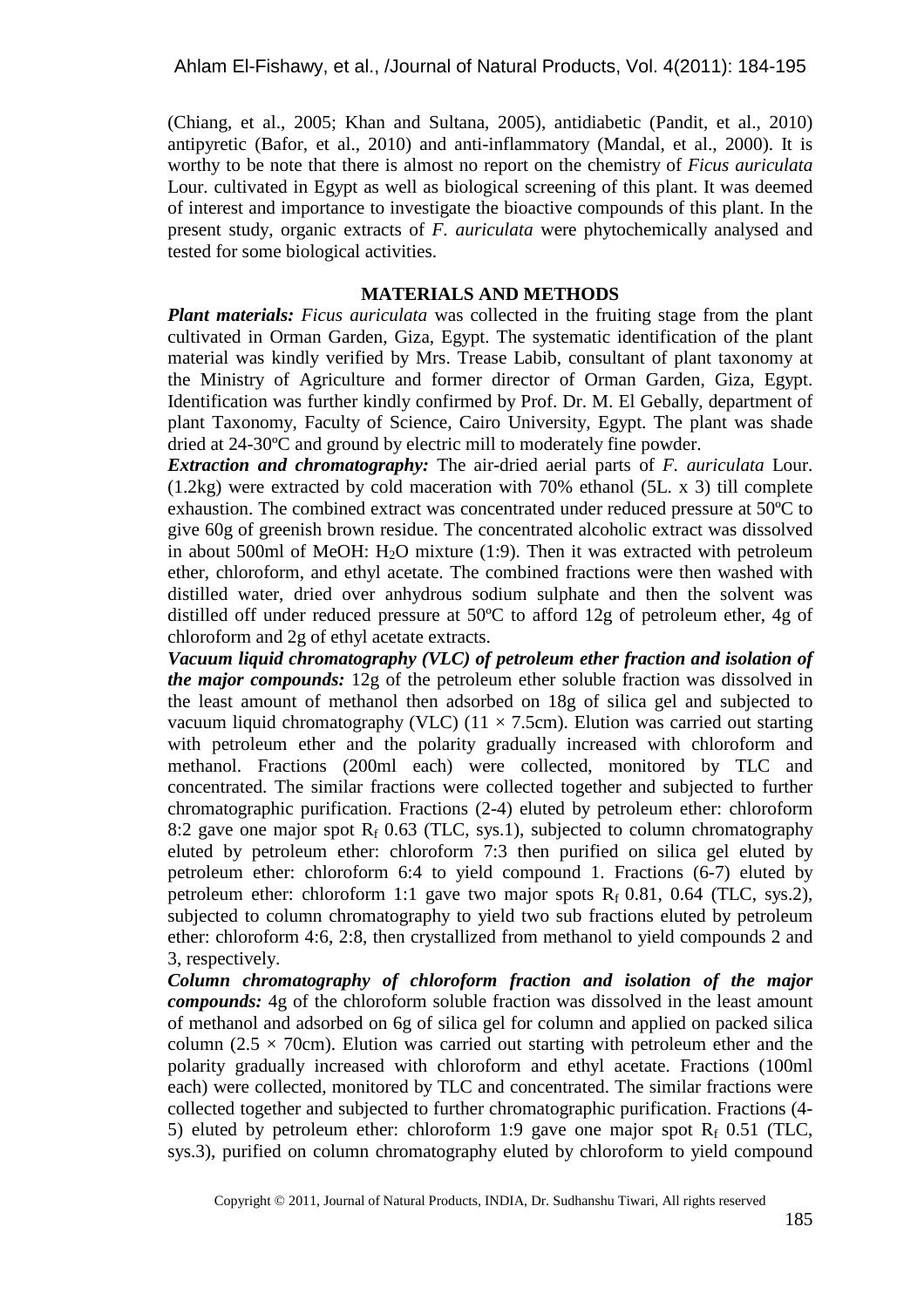4. Fractions (6-8) eluted by chloroform: ethyl acetate 9:1 gave one major spot  $R_f$  0.66 (TLC, sys.4), purified on column chromatography eluted by chloroform: ethyl acetate 8:2 to yield compound 5. Fraction 11 eluted by chloroform: ethyl acetate 7:3 gave one major spot  $R_f$  0.37 (TLC, sys.4), crystallized from methanol to yield compound 6.

*Column chromatography of ethyl acetate fraction and isolation of the major compounds:* 2g of the ethyl acetate soluble fraction was dissolved in the least amount of methanol and adsorbed on 4g of silica gel for column and applied on packed silica column (1.7  $\times$  50cm). Elution was carried out starting with chloroform and the polarity gradually increased with methanol. Fractions (50ml each) were collected, monitored by TLC and concentrated. The similar fractions were collected together and subjected to further chromatographic purification. Fractions (7-8) eluted by chloroform: methanol 4:6 gave one major spot  $R_f$  0.38 (TLC, sys.5), purified on sephadex eluted by methanol to yield compound 7. Fraction (10-11) eluted by chloroform: methanol 2:8 gave one major spot  $R_f$  0.73 (TLC, sys.6), purified on sephadex eluted by methanol to yield compound 8.

*Apparatus and Equipments:* Melting points were determined by using Melting point apparatus, Digital, electrothermal IA9000. For U.V. spectral analysis, UV-VIS HITACHI U-2900 spectrophotometer was used. Infra-red spectra were carried out on IR spectrophotometer, FT/IR-6300. The  ${}^{1}H$  and  ${}^{13}C$  NMR spectra were recorded using JEOL Ex-500 MHz and Ex-125 MHz, respectively. The mass spectra were carried on JEOL model JMS-AX500.

TLC analyses were carried out on silica gel  $GF<sub>245</sub>$  chromatoplates with the developing solvent systems as listed in table1.

Authentic reference materials for TLC (β-Sitosterol, Stigmasterol, Kaempferol, Quercetin and Rutin) were obtained from Merk Co. Darmstadt, Germany (Batch number 715439). For column chromatography, silica gel 60 – 120 mesh and Sephadex  $LH_{20}$  were used.

*Biological investigation:* Ethical clearance for performing the experiments on animals was obtained from Institutional Animal Ethics Committee. The different concentrations of *F. auriculata* extracts were selected according to closely related species (Family *Moraceae*) found in experimental models.

*Toxicological Study:* The adult mice (weighing 20-25g. b. wt.) were divided into ten groups of six mice each and subjected to series of different concentrations of leaves and fruits alcoholic extracts. The concentrations  $(1 \text{ to } 5g/kg, p.o.)$  were dissolved in 0.1 ml of DMSO then completed to suitable volume with sterile saline. The animals were observed for physical signs of toxicity for 4 days.

*Antimicrobial effect:* Cup-plate method (Woods and Washington, 1995) was used to detect the preliminary antibacterial activity of different extracts including alcoholic extracts of leaves and fruits. The samples were dissolved in DMSO at different concentrations (50, 100 and 250µg/ml). The nutrient agar was seeded by freshly grown *S. aureus*, *E. coli*, *B. aureus*, *B. subtilis* and *Pseudomonas aeruginosa* bacteria (about  $10^6$  colony forming units/mL). Each cup was filled by about  $100\mu$ l from each extract. Ampicillin and gentamicin were used as standards. The plates were incubated overnight at 37ºC. Zones of inhibition were measured (mm) and recorded in table 2.

*Anti-inflammatory effect:* The anti-inflammatory activity was tested according to the method of Winter et al., 1962. For this purpose, 25 mature swiss albino rats weighing 150-180g b. wt. were used. Eodema was induced in the left hind paw of all rats by subcutaneous (s.c.) injection of 0.1ml of 1% (w/v) carrageenin in distilled water into their footpads. Rats were divided into 5 groups of 5 rats each. The  $1<sup>st</sup>$  group was kept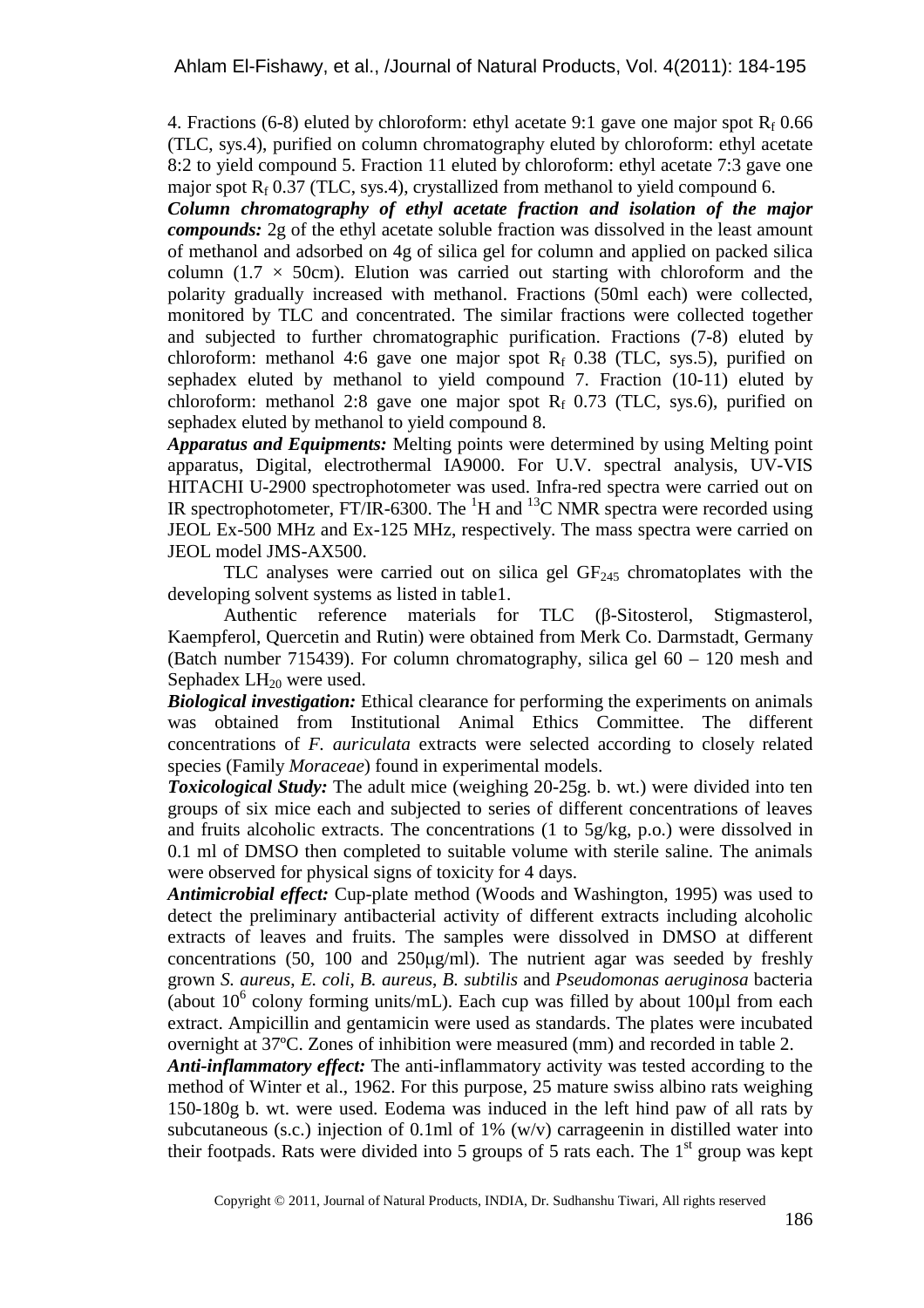as control and received the vehicle only. The  $2<sup>nd</sup>$ ,  $3<sup>rd</sup>$ ,  $4<sup>th</sup>$  and  $5<sup>th</sup>$  groups were orally administered separately the leaves and fruits extracts of *F. auriculata* at doses of 500 and 250mg/kg, 1 hour before carrageenin injection. The paw volume of each rat was measured using Plethysmometer; before carrageenin injection and then hourly for 3 hours after induction of inflammation.

*Antioxidant activity:* The antioxidant activity was carried out according to the method described by Sharma and Bhat (2009). Aliquots of 3ml methanolic extracts and 1ml of freshly prepared 200M DPPH methanolic solutions were thoroughly mixed and kept for 30 min in the dark. Different concentrations of the extracts (2, 4, 6 and 8mg/ml) were used. The absorbance of the reaction mixture at 517 nm was measured with a spectrophotometer (HITACHI U-2900). Methanol (3ml), replacing the extract, was used as the control. The percentage of free radical scavenging effect was calculated as follows:

#### **% DPPH inhibition = [(absorbance of control – absorbance of test sample)/ Absorbance of control] x 100.**

*Hepatoprotective activity:* Induction of hepatotoxicity in mice was carried out by carbon tetrachloride (in a dose of 0.2ml/kg, p.o.) according to the method of Aghel et al., 2011. Mice (weighing 20-25g b. wt.) were divided into four groups of five mice each. Group one received carbon tetrachloride (positive group). Group two received only olive oil (solvent of  $CCl<sub>4</sub>$  as negative group). Groups three and four received crude extracts of leaves and fruits in a dose of 800mg/kg, respectively and one hour later carbon tetrachloride for five consecutive days (test groups). All administrations were made by p.o. in 0.2 ml volume. Then on day six animals were sacrificed and blood samples were taken, serum was obtained for determination of Aspartate aminotransferase (AST) and Alanine aminotransferase (ALT) enzymes levels. These biochemical parameters were assayed spectrophotometrically using a commercially available assay kits. Livers were removed immediately, weighed and kept in 10% formalin solution, dehydrated in gradual ethanol (50-100٪), cleared in xylene and embedded in paraffin. Sections (4-5µm thick) were prepared and then stained with hematoxylin and eosin (H&E) dye for photomicroscopic observations.

*Antidiabetic activity:* Diabetes was induced in rats according to Prince and Menon, (2000) by i.p. injection of freshly prepared alloxan monohydrate in a single dose of 120 mg/kg b. wt. Eight hours later; blood was withdrawn from the rats and tested for hyperglycemia using diagnostic kits. Rats having blood glucose range 180-350 mg/dl were considered diabetic. 20 diabetic rats (weighing 150-180 g b. wt.) were divided into four groups of five rats each. The first group received normal saline and served as a control group. The second group received diamicron, a standard drug for comparison, in a dose of 4mg/kg. The third and fourth groups received leaves and fruits extracts in a dose of 500mg/kg, respectively.

### **RESULTS AND DISCUSION**

The alcoholic extract of *Ficus auriculata* Lour. cultivated in Egypt on fractionation and repeated chromatographic purification yielded eight compounds (three compounds from the petroleum ether fraction, three from the chloroform fraction and two from ethyl acetate fraction).

**Compound 1:** was obtained as white needle crystals  $(11mg)$  with m.p. 295-296°C,  $R_f$ 0.63 (TLC, sys.1). It gave positive stable violet ring with libermann burchard test indicating a triterpenoid and/or steroid skeleton.

Copyright © 2011, Journal of Natural Products, INDIA, Dr. Sudhanshu Tiwari, All rights reserved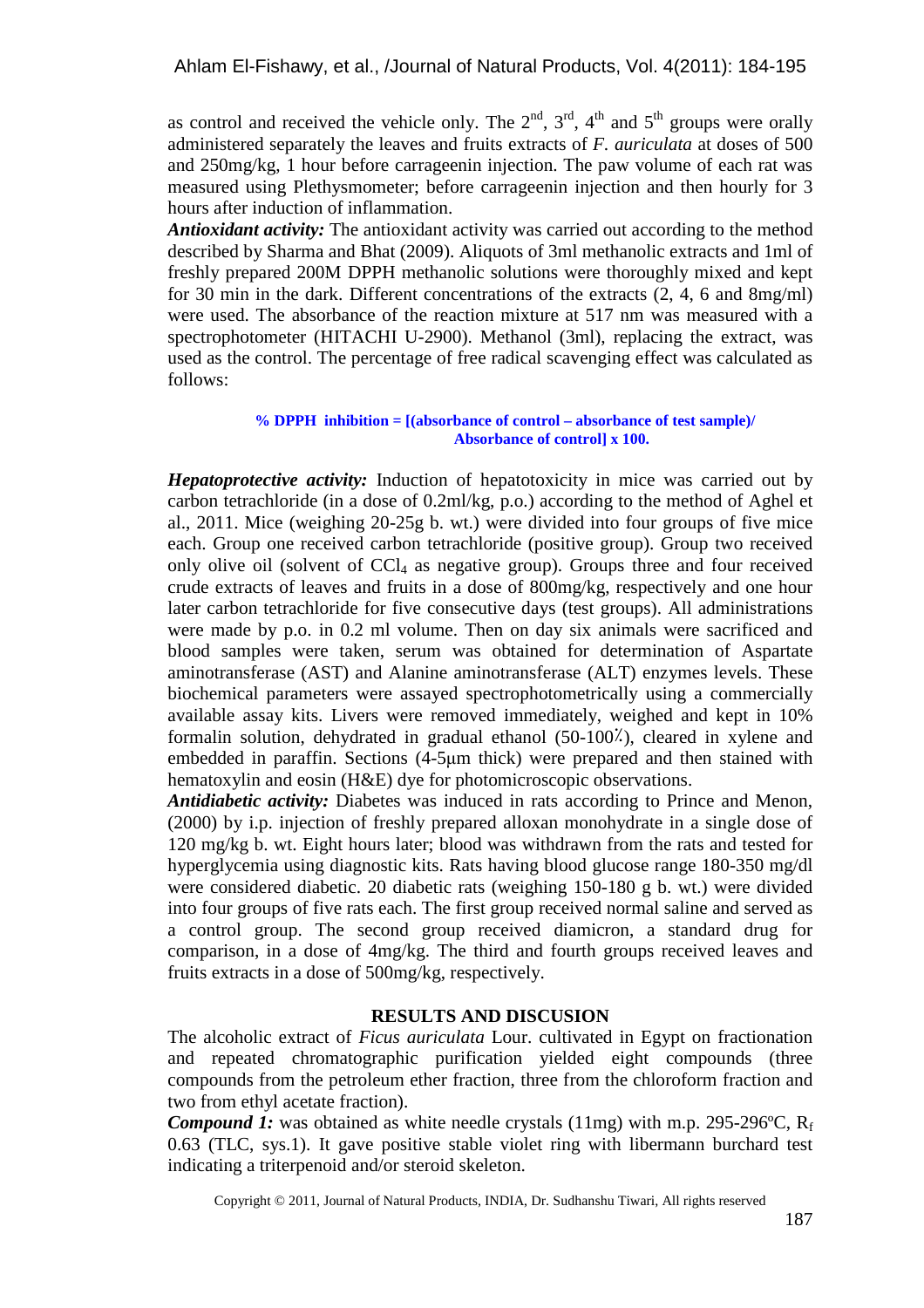The IR spectrum showed the following absorption frequencies:  $V_{\text{max}}$  (KBr) cm<sup>-</sup> <sup>1</sup>: 3450, 2939, 2869, 1688, 1644, 1380, 1236, 1145, 1038 and 884. The IR spectrum of compound 1 showed absorption bands at  $3450 \text{ cm}^{-1}$  attributed to  $-OH$  group, 2939,  $2869$  cm<sup>-1</sup> indicating C-H stretching, 1688 cm<sup>-1</sup> for carboxylic group, 1644 and 884  $cm<sup>-1</sup>$  indicating olefinic bonds.

EI-MS exhibited a molecular ion peak at  $m/z$  456 (M<sup>+</sup>) which is compatible with the molecular formula  $C_{30}H_{48}O_3$ . EI-MS: m/z (%): 456 (M<sup>+</sup>, 11), 438 (M<sup>+</sup> - H<sub>2</sub>O, 7), 441 ( $M^+$  - Me, 3), 423 ( $M^+$  - H<sub>2</sub>O + Me, 7), 411 ( $M^+$  - COOH, 6), 220 (19), 207 (37), 203 (27), 191 (27), 190 (33) and 189 (100) were all consistent with skeletal pattern of lupane series.

The  ${}^{1}H$  NMR spectrum (500 MHz, DMSO-D6) exhibited the presence of five methyl signals at δ 0.70 (3H, s, Me-24), 0.82 (3H, s, Me-25), 0.92 (3H, s, Me-27), 0.95 (3H, s, Me-23), 0.99 (3H, s, Me-26), allylic methyl 1.70 (3H, s, Me-30), methylene group 4.75 (1H, br. s, Ha-29) and 4.62 (1H, br. s, Hb-29), in addition to 3.04 (1H, m, H-19). The C3 proton at δ 3.34 is comparable to similar protons adjacent to hydroxyl in the lupane series (Muhit et al., 2010).

From the previously mentioned data (Viji et al., 2010) and the available literature it is assumed that this material is betulinic acid (fig. 1).

*Compound 2:* was crystallized from methanol as white crystals (16mg) with m.p. 214-215°C,  $R_f$  0.81 (TLC, sys.2). It gave positive stable violet ring with libermann burchard test indicating a triterpenoid and/or steroid skeleton.

The IR spectrum showed absorption peaks at  $3367 \text{ cm}^{-1}$  indicating the presence of hydroxyl group; peak at  $2942 \text{ cm}^{-1}$  indicating C-H stretching and peaks at 1644 and 883 cm<sup>-1</sup> for C=C stretching. The MS fragmentation showed parent ion  $(M^+)$ at m/z 426 which is in a good accordance with a molecular formula  $C_{30}H_{50}O$  and fragments at m/z 411 (M<sup>+</sup> - Me), 393 (M<sup>+</sup> - Me + H<sub>2</sub>O), 385 (M<sup>+</sup> - 41), 220 (M<sup>+</sup> - $C_{15}H_{26}$ , 218 (M<sup>+</sup> - C<sub>14</sub>H<sub>24</sub>O), 207 (M<sup>+</sup> - C<sub>16</sub>H<sub>27</sub>) and 189 (M<sup>+</sup> - C<sub>16</sub>H<sub>29</sub>O).

The <sup>1</sup>H NMR spectrum revealed the presence of seven tertiary methyl groups (singlets at  $\delta$  0.74, 0.77, 0.81, 0.92, 0.95, 1.01 and 1.66), along with two peaks at  $\delta$ 4.67 and 4.55 which were assigned to the olefinic protons. The signal at  $\delta$  3.17 (1H, dd, *J*=11.4, 4.9Hz, H-3) was attributed to a proton geminal to alcoholic group (Thanakijcharoenpath and Theanphong, 2007).The previous spectral analysis; IR, MS and  ${}^{1}$ H NMR confirmed that this compound is lupeol (fig. 1).

*Compound 3:* was crystallized from methanol as white crystals (6mg) with m.p. 165-166 $\degree$ C, R<sub>f</sub> 0.64 (TLC, sys.2). It gave positive stable violet ring with libermann burchard test indicating a triterpenoid and/or steroid skeleton.

The IR spectrum showed a hydroxyl stretching band at 3363 cm<sup>-1</sup>. Also it showed an absorption band at 2942 cm<sup>-1</sup> for C-H stretching and 1637 cm<sup>-1</sup> for C=C stretching. The identity of this compound as stigmasterol (fig. 1) has been confirmed by Co-TLC with authentic specimen.

*Compound 4*: was isolated obtained as white powder (9mg) with m.p. 187-188°C, Rf 0.51 (TLC, sys.3). It gave yellow colour with alkali. The IR spectrum showed a hydroxyl stretching band at  $3413 \text{ cm}^{-1}$ . Also it showed an absorption band at 1728 cm <sup>1</sup> for carbonyl group besides another band at  $1625 \text{ cm}^{-1}$  for aromaticity. The MS pattern is a suggestive one and showed parent ion peak at  $m/z$  216 ( $M^+$ ) corresponding to the molecular formula  $C_{12}H_8O_4$ , the fragments at m/z 201 (M<sup>+</sup> - Me), 188, 145 and 89.

The  ${}^{1}H$  NMR exhibited the presence of two doublets with coupling constant of 9.8Hz at  $\delta$  6.27 and 8.16, which were assigned as H-3 and H-4, respectively,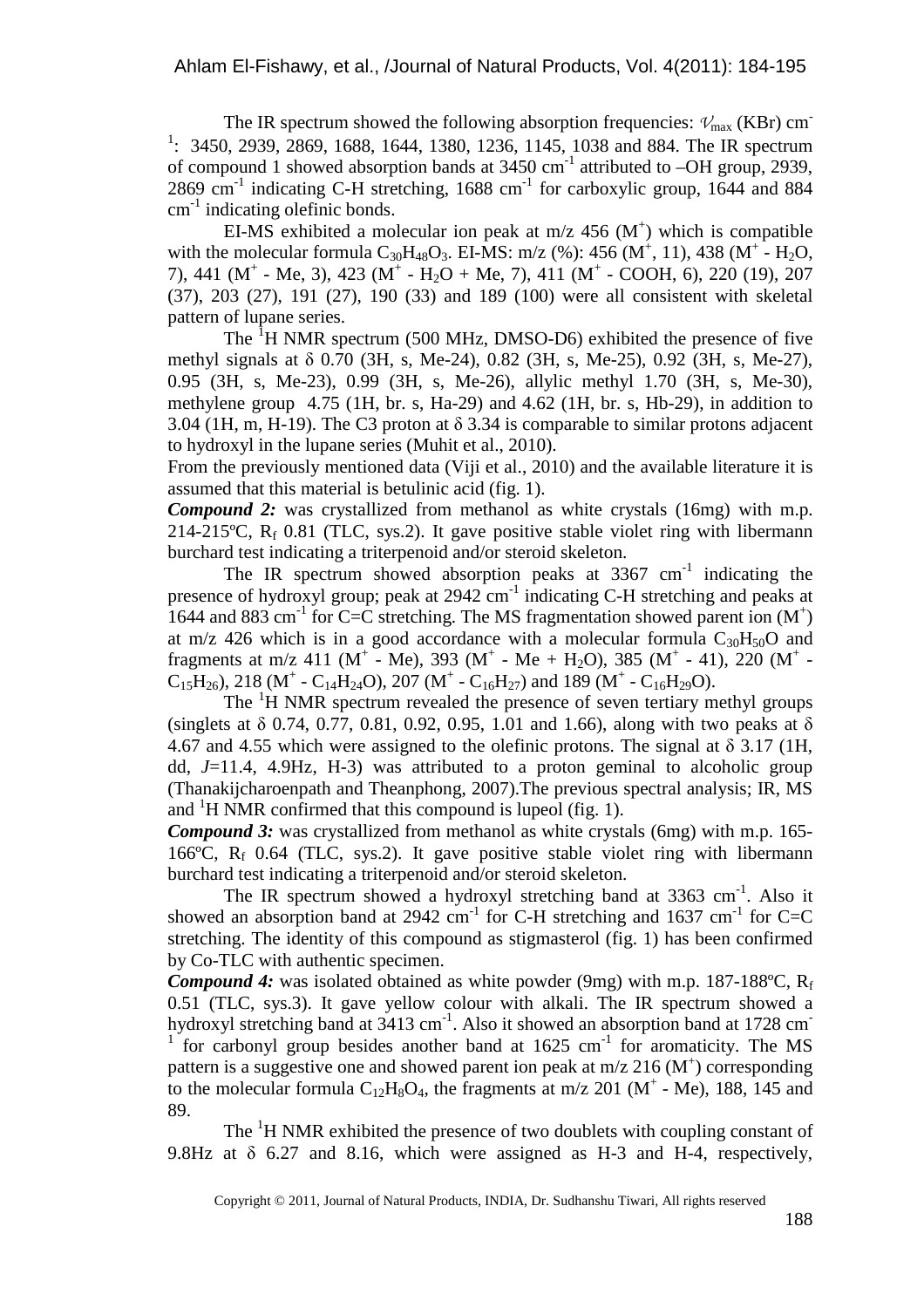characteristic for coumarins and another two doublets with coupling constant 2.4Hz at δ 7.57 and 7.01, which were assigned as H-2' and H-3', respectively. The spectrum showed a methoxyl group singlet at  $\delta$  4.27 and one proton singlet (H-8) at  $\delta$  7.13 (Bergendorff, et al., 1997).The data confirmed that compound 4 is bergapten (fig. 1). **Compound 5:** was obtained as pale yellow crystals  $(12mg)$  with m.p.  $204^{\circ}$ C,  $R_f$  0.66 (TLC, sys.4). It gave yellow colour with alkali. The IR spectrum showed a hydroxyl stretching band at 3336 cm<sup>-1</sup>. Also it showed an absorption band at  $1702 \text{ cm}^{-1}$  for carbonyl group besides another bands at 1611, 1565 and 1509  $\text{cm}^{-1}$  for aromaticity.

The MS fragmentation showed parent ion  $(M<sup>+</sup>)$  at m/z 192 which is in a good accordance with a molecular formula  $\dot{C}_{10}H_8O_4$  and fragments at m/z 177 (M<sup>+</sup> - Me), 164, 149, 121 , 79 and 69.

The <sup>1</sup>H NMR spectrum displayed two doublets ( $J=9.5$ Hz) centered at  $\delta$  6.28 (1H) and 7.61 (1H), which were typical for H-3 and H-4 of a coumarin nucleus. The spectrum also showed a singlet at  $\delta$  6.93, 6.86 and a broad singlet at  $\delta$  6.22, each of single proton intensity; these could be assigned to H-8, H-5 and a hydroxyl group proton at C-7, respectively. A three proton singlet in the spectrum at  $\delta$  3.97 revealed the presence of a methoxyl group (Lee et al., 2004).On this basis, compound 5 (fig. 1) was characterized as 7-hydroxy-6-methoxy coumarin (scopoletin).

*Compound 6:* was crystallized from methanol, obtained as white crystals (23mg) with m.p. 290-292°C, R<sub>f</sub> 0.37 (TLC, sys.4). It developed a stable violet ring with libermann burchard test indicating a triterpenoid and/or steroid skeleton.

The IR spectrum showed a hydroxyl stretching band at 3420 cm<sup>-1</sup>. Also it showed an absorption band at 2939 cm<sup>-1</sup> for C-H stretching and 1664 cm<sup>-1</sup> for C=C stretching beside another three bands at  $1450$ ,  $1376$  and  $838$  cm<sup>-1</sup>.

The mass spectrum (EI-MS) exhibited a fragment at m/z 414 ( $M^+$  -  $C_6H_{10}O_5$ ) which is in a good accordance with the aglycone of this compound. Fragments at m/z 396, 382, 381, 255, 147 and 44 confirmed the structure of the aglycone.

The <sup>1</sup>H NMR spectrum of this material confirmed the presence of glycoside through a doublet signal localized at  $\delta$  4.94 ( $J = 5.0$ Hz) assigned for anomeric proton. The spectrum also showed peaks at  $\delta$  3.00-3.80 characteristic for other protons of the sugar part, 5.40 for the H-6, 1.00 (3H, s, H-19), 0.81-9.40 (12H, H-21, 26, 27, 29) and 0.70 (3H, s, H-18) (Lee et al., 2004).

The  $^{13}$ C NMR spectrum indicated 35 carbon signals, of which 29 were attributed to the aglycone moiety and six to the sugar moiety. The aglycon signals were at δ 140.41 (C-5), 121.20 (C-6), 76.85 (C-3), 56.13 (C-14), 55.38 (C-17), 49.55 (C-9), 45.09 (C-24), 41.82 (C-13), 39.28 (C-4), 38.26 (C-12), 36.79 (C-1), 36.18 (C-10), 35.45 (C-20), 33.29 (C-22), 31.38 (C-7), 31.26 (C-8), 29.23 (C-2), 28.64 (C-25), 27.76 (C-16), 25.36 (C-23), 23.83 (C-15), 22.56 (C-28), 20.56 (C-11), 19.69 (C-26), 19.07 (C-19), 18.89 (C-27), 18.58 (C-21), 11.75 (C-29) and 11.64 (C-18). The carbon signals of the sugar moiety at δ 100.73 (C-1'), 76.86 (C-3'), 76.72 (C-5'), 73.42 (C-2'), 70.04 (C-4') and 61.04 (C-6') were well consistent with those of glucose (Lee et al., 2004). These data confirmed that compound 6 is β-sitosterol-3-O-β-D-glucoside (fig. 1).

**Compound 7:** was obtained as yellow crystals  $(15mg)$  with m.p. 354-355°C,  $R_f$  0.38 (TLC, sys.5). It dissolved in dilute solution of alkali producing intense yellow colour, indicating the flavonoidal nature of the material. Alcoholic solution developed a yellow colour with  $0.1$  M AlCl<sub>3</sub> solution and a bluish green colour with neutral ferric chloride solution indicating the presence of phenolic compound.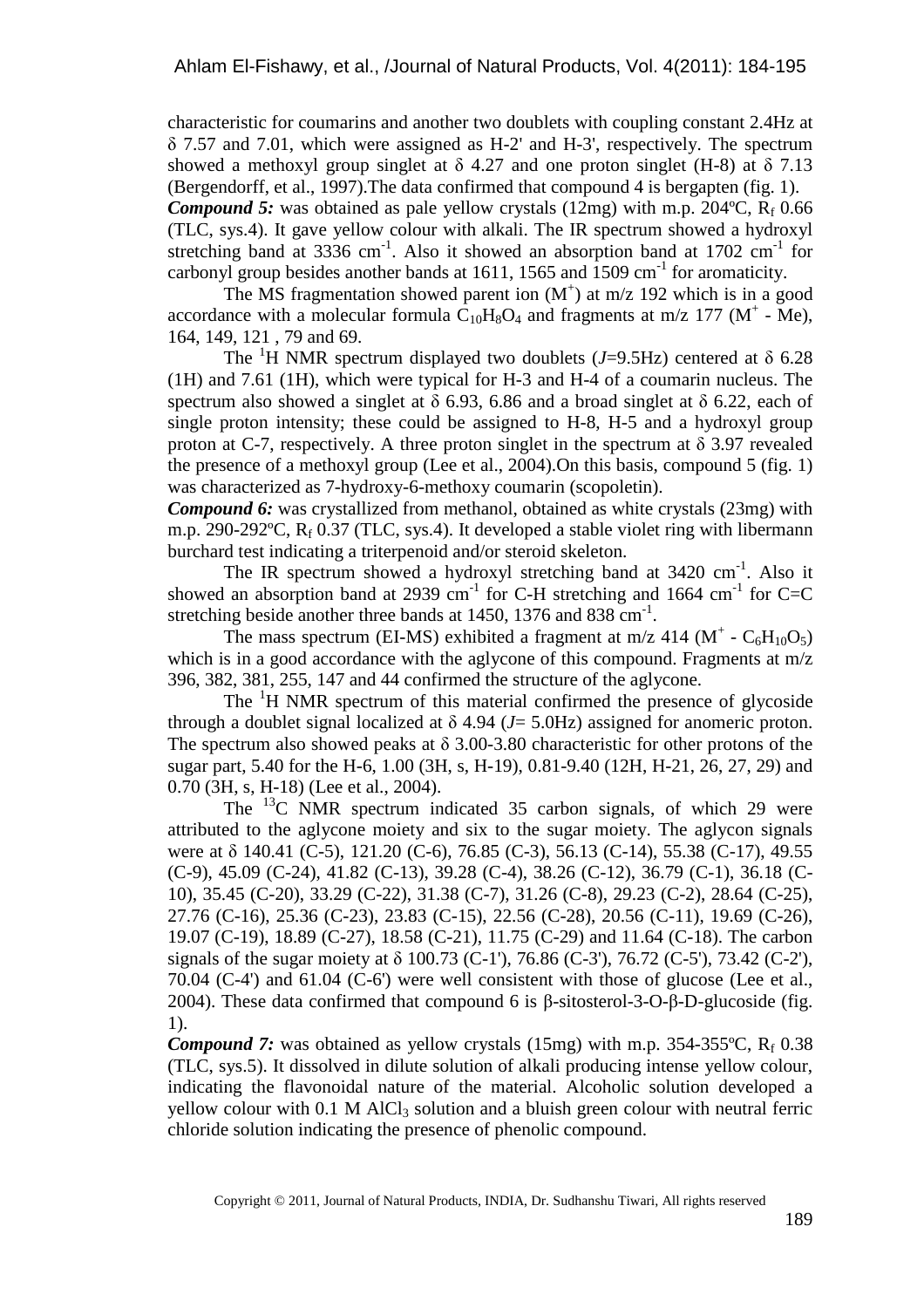The IR showed absorption bands at  $3800-3200$  cm<sup>-1</sup> indicating the presence of several hydroxyl groups. It showed, also the presence of carbonyl group at  $1661 \text{ cm}^{-1}$ . Compound 7 was recognized as a flavonol from its UV absorption maxima at 253 nm (band II) and 376 nm (band I). The mass spectrum (EI-MS) exhibited a molecular ion at m/z 318 (M<sup>+</sup>) which is in a good accordance with a molecular formula  $C_{15}H_{10}O_8$ and fragments at m/z 301, 166, 152, 135 and 107. Two doublets in the  ${}^{1}H$  NMR spectrum with coupling constants 2Hz at  $\delta$  6.17 and 6.37 were consistent with metasubstitution of ring A. A 2H-singlet at  $\delta$  7.34 was assigned to H-2' and H-5' of ring B (Korulkina et al., 2004). It can be concluded that this material is myricetin (fig.1). **Compound 8:** was obtained as yellow crystals  $(21mg)$  with m.p.  $255-257^{\circ}C$ ,  $R_f$  0.73 (TLC, sys.6). It dissolved in dilute solution of alkali producing intense yellow colour, indicating the flavonoidal nature of the material. Alcoholic solution developed a yellow colour when a few drops of  $0.1 \text{ M }$  AlCl<sub>3</sub> solution were added and a bluish green colour with neutral ferric chloride solution indicating the presence of phenolic

The compound had characteristic IR absorption frequencies at 3800-3400 cm<sup>-1</sup> (Phenolic -OH) and 1653 cm<sup>-1</sup> (C=O). The UV spectrum showed  $\lambda_{\text{max}}$  (methanol) at 256 and 358 nm which implied the presence of a flavonol structure. The mass spectrum (EI-MS) showed a parent ion at m/z 302 which is in a good accordance with the aglycon  $(M^+ - C_6H_{10}O_5)$  of this compound and fragments at m/z 285, 273, 153, 150 and 137.

The <sup>1</sup>H NMR spectrum confirmed flavonol structure and displayed the presence of protons H-6 at δ 6.21 (1H, d, *J*= 2.0Hz), H-8 at δ 6.38 (1H, d, *J*= 2.0Hz), H-2' at δ 7.59 (1H, d, *J*= 2.2Hz), H-5' at δ 6.85 (1H, d, *J*= 9.0Hz) and H-6' at δ 7.57 (1H, dd,  $J = 2.2$ , 9.0Hz). An anomeric proton signal of the compound appeared at  $\delta$ 5.42 (1H, d, *J*= 7.4Hz, Glu-H-1) and the resonances in the region of δ 3.10-3.65 (6H, m, Glu-H) suggested the presence of glucopyranose unit (Liu et al., 2010).

The  $^{13}$ C NMR spectrum of this compound showed signals for five (C-7, C-5, C-4′, C-3′ and C-3) carbons with OH at δ 164.25, 161.22, 148.54, 144.93 & 133.68 and C=O carbon at  $\delta$  177.67 in addition to the other characteristic chemical shift for carbon at δ 156.67 (C-9), 121.87 (C-6′), 121.22 (C-1′), 116.40 (C- 5′), 115.22 (C-2′), 104.28 (C-10), 101.16 (Glu-C-1), 98.86 (C-6), 93.86 (C-8), 77.61 (Glu-C-5), 76.58 (Glu-C-3), 74.15 (Glu-C-2), 70.05 (Glu-C-4) and 61.46 (Glu-C-6) (Jin et al.,2009 ).

The IR, NMR and EI-MS data led to the identification of the compound 8 (fig. 1) as quercetin 3-O-β-D-glucopyranoside (quercetrin).

#### **Biological and pharmacological studies**

compound.

*Toxicological Study:* The dose was up to 5g/kg (maximum soluble dose for mice) with no signs of toxicity.

*Antibacterial activity:* As shown in table 2, 50µg/ml extracts had least activities against all organisms. Though 250µg/ml extracts showed most activities on the organisms, these were less than those of the reference drugs. The extract of leaves showed more antibacterial activities than the extract of fruits except in case of *Bacillus subtilis*.

*Anti-inflammatory activity:* The anti-inflammatory activity (table 3) of the extracts of *F. auriculata* was evaluated on carrageenin-induced rat hind paw oedema model. The results revealed that increasing the concentrations of the extracts reduced the inflammation in a dose dependant manner. The leaves extract (500mg/kg) has been found to possess significant anti-inflammatory activity on the tested experimental model.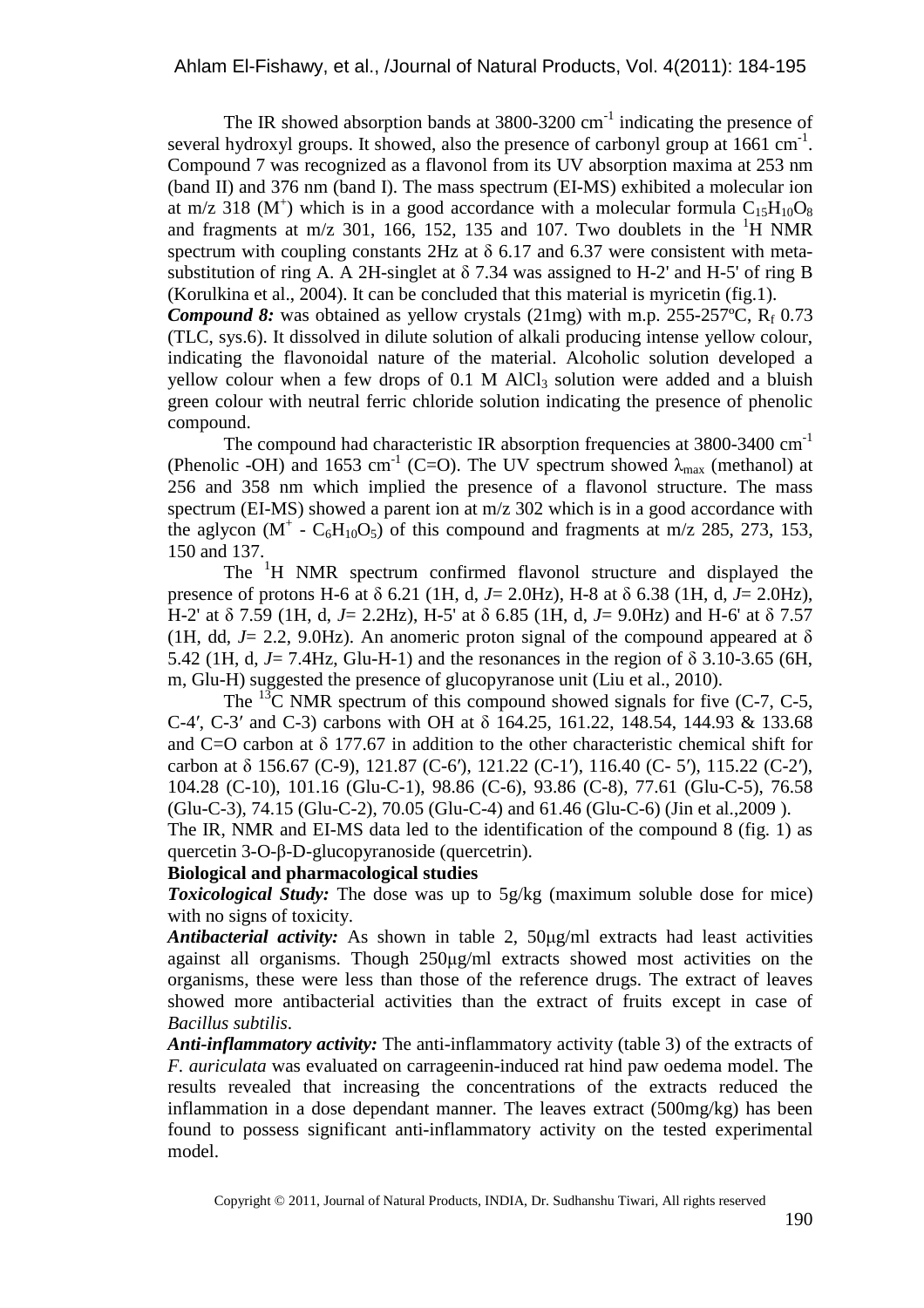*Antioxidant activity:* As shown in table 4, the antioxidant activity of the ethanolic extracts of *F. auriculata* leaves and fruits was assayed by using DPPH radical. The results revealed that increasing the concentrations of the extracts increased the antioxidant effect in a dose dependant manner. Also the fruits extract has more antioxidant activity than the leaves.

*Hepatoprotective activity:* Animals treated with toxic dose of carbon tetrachloride had markedly elevated levels of the serum AST and ALT, compared to normal mice, indicating acute hepatocellular damage. Serum enzyme values of the crude extracts of *Ficus auriculata* Lour. were nearly at the same levels as those of toxic control (table 5). The histopathological examination of the liver sections of positive control group showed necrosis associated with vacuolization of cytoplasm and fatty degeneration of hepatocytes. The liver sections of the mice treated with the crude extracts exhibited slight improvement with slight vacuolization of hepatocytes.

*Antidiabetic activity:* As shown in table 6, the total extracts of *Ficus auriculata* induced 8.2% reduction of blood glucose level of diabetic rats as compared to the values before treatment. Diamicron as standard induced 39.8% reduction of blood glucose level of diabetic rats.

Generally the results from the biological studies revealed that the extract of leaves showed more antibacterial activities than the extract of fruits except in case of *Bacillus subtilis*. The same extract reported a significant anti-inflammatory activity this effect may be mainly due to the presence of sterols and triterpenoids as betulinic acid, lupeol, stigmasterol and β-sitosterol-3-O-β-D-glucoside (Perez, 2001).

Also the fruits extract has more antioxidant activity than the leaves. This effect may be mainly due to the presence of flavonoids and phenolic compounds (Hopia and Heinonen, 1999). Concerning the hepatoprotective and antidiabetic activity the results showed slightly effect of the ethaanolic extract.

#### **REFERENCES**

- Aghel, N., Kalantari, H., Rezazadeh, S., (2011): Hepatoprotective Effect of *Ficus carica* Leaf Extract on mice Intoxicated with carbon tetrachloride. *Iranian J. Pharmace. Research*, 10: 63–68.
- Bafor, E.E., Uwumarongie, H.O., Idiake, J.O., (2010): Antipyretic effects of the aqueous, ethyl acetate and hexane leaf extracts of *Ficus exasperata* (Moraceae) in mice. *J. Thermal Biology*, 35: 275–279.
- Bergendorff, O., Dekermendjian, K., Nielsen, M., Rudong, S., Witt, R., Ai, J., Sterner, O., (1997): Furanocoumarins with affinity to brain benzodiazepine receptors in vitro. *Phytochemistry*, 44: 1121–1124.
- Channabasavaraj, K.P., Badami, S., Bhojraj, S., (2008): Hepatoprotective and antioxidant activity of methanol extract of *Ficus glomerata*. *J. Nat. Med.*, 62: 379–383.
- Chen, L.W., Cheng, M.J., Peng, C.F., Chen, I.S., (2010): Secondary metabolites and antimycobacterial activities from the roots of *Ficus nervosa*. *Chemistry and Biodiversity*, 7: 1814–1821.
- Chiang, Y.M., Chang, J.Y., Kuo, C.C., Chang, C.Y., Kuo, Y.H., (2005): Cytotoxic triterpenes from the aerial roots of *Ficus microcarpa*. *Phytochemistry*, 66: 495–501.
- Djemgou, P.C., Ngandeu, F., Hegazy, M.F., Nkanwen, E.R., Neguim, G., Chosson, E., Verite, P., Tane, P., (2009): GC-MS Analysis of terpenes from *Ficus mucuso*. *Phcog. Res.*, 1: 197–201.
- Hopia, A., Heinonen, M., (1999): Antioxidant activity of flavonol aglycones and their glycosides in methyl linoleate. *JAOCS*, 76: 139–144.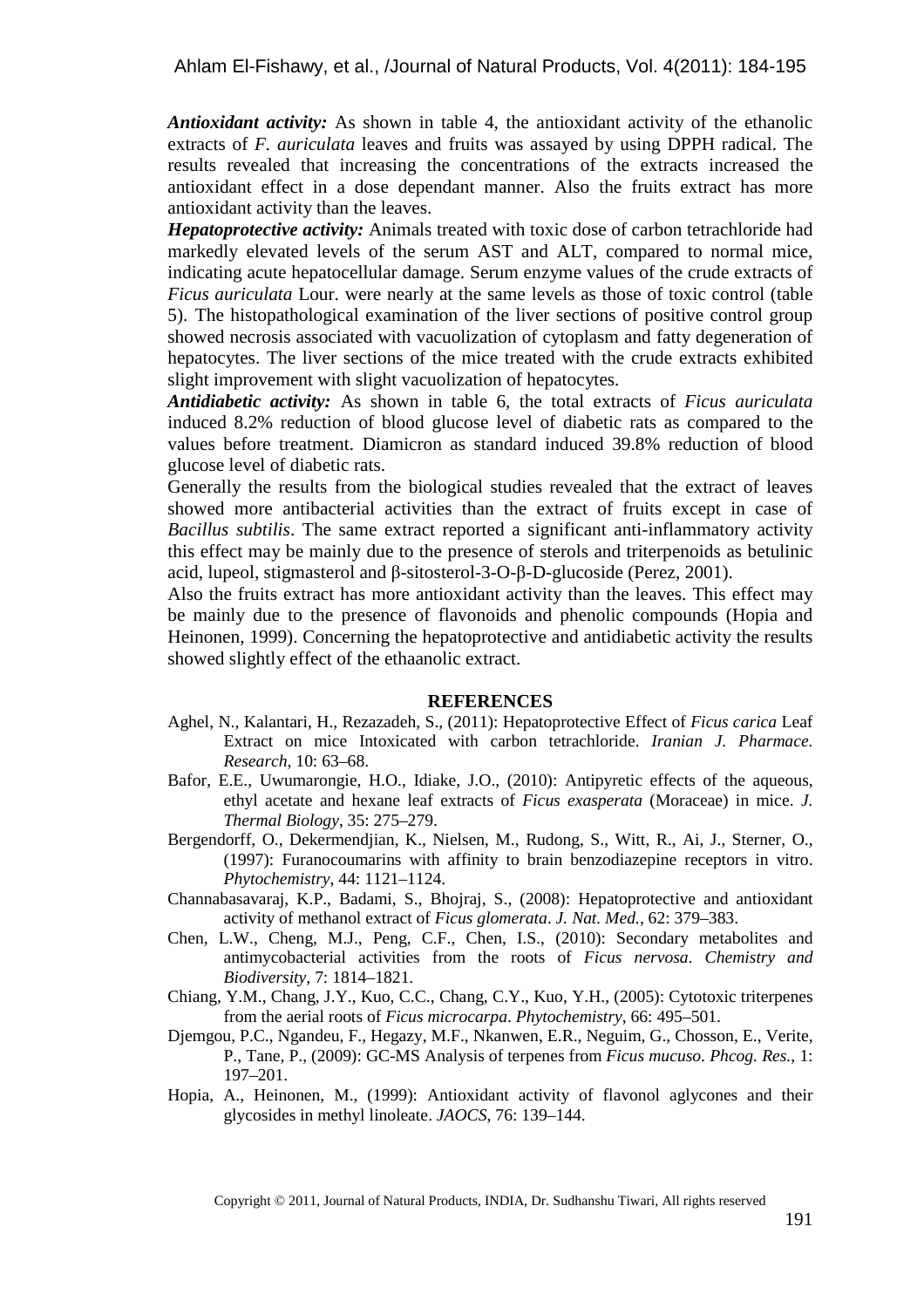- Jin, H.Z., Chen, G., Li, X.F., Shen, Y.H., Yan, S.K., Zhang, L., Yang, M., Zhang, W.D., (2009): Flavonoids from *Rhododendron decorum*. *Chemistry of Natural Compounds*, 45: 85–86.
- Khan, N., Sultana, S., (2005): Chemomodulatory effect of *Ficus racemosa* extract against chemically induced renal carcinogenesis and oxidative damage response in wistar rats. *Life Sciences*, 77: 1194–1210.
- Korulkina, L.M., Shults, E.E., Zhusupova, G.E., Abilov, Z.A., Erzhanov, K.B., Chaudri, M.I., (2004): Biologically active compounds from *Limonium gmelinii* and *L. popovii*. *Chemistry of Natural Compounds*, 40: 465–471.
- Kuete, V., Ngameni, B., Simo, C.C.F., Tankeu, R.K., Ngadjui, B.T., Meyer J.J.M., Lall N., Kuiate, J.R., (2008): Antimicrobial activity of the crude extracts and compounds from *Ficus chlamydocarpa* and *Ficus cordata* (Moraceae). *Ethnopharmacology*, 120: 17– 24.
- Lee, K.H., Min, Y.D., Choi, S.Z., Kwon, H.C., Cho, O.R., Lee, K.C., Lee, K.R., (2004): A new sesquiterpene lactone from *Artemisia rubripes* Nakai. *Arch Pharm Res*, 27: 1016–1019.
- Liu, H., Mou, Y., Zhao, J., Wang, J., Zhou, L., Wang, M., Wang, D., Han, J., Yu, Z., Yang, F., (2010): Flavonoids from *Halostachys caspica* and their antimicrobial and antioxidant activities. *Molecules*, 15: 7933–7945.
- Mandal, S.C., Maity, T.K., Das, J., Saba, B.P., Pal, M., (2000): Anti-inflammatory evaluation of *Ficus racemosa* Linn. leaf extract. *Ethnopharmacology*, 72: 87–92.
- Muhit, M.A., Tareq, S.M., Apu, A.S., Basak, D., Islam, M.S., (2010): Isolation and identification of compounds from the leaf extract of *Dillenia indica* Linn. *Bangladesh pharmaceutical*, 13: 49–53.
- Oliveira, A.P., Valentao, P., Pereira, J.A., Silva, B.M., Tavares, F., Andrade, P.B., (2009): *Ficus carica* L.: Metabolic and biological screening. *Food and Chemical Toxicology*, 47: 2841–2846.
- Pandit, R., Phadke, A., Jagtap, A., (2010): Antidiabetic effect of *Ficus religiosa* extract in streptozotocin-induced diabetic rats. *Journal of Ethnopharmacology*, 128: 462–466.
- Perez, R.M. (2001): Anti-inflammatory activity of compounds isolated from plants. *The Scientific World J.*, 1: 713–784.
- Prince, S.M., Menon, V.P., (2000): Hypoglycemic and other related actions of *Tinospora cardifolia* roots in alloxan induced diabetic rats. *J. Ethnopharmacol.*, 70: 9–15.
- Sharma, O.P., Bhat, T.K., (2009): DPPH antioxidant assay revisited. *Food Chemistry*, 113: 1202–1205.
- Subramaniam, G., Ang, H., Ng, S., Bus, D., Butler, S., (2009): A benzopyrroloisoquinoline alkaloid from *Ficus fistulosa*. *Phytochemistry Letters*, 2: 88–90.
- Sultana, B., Anwar, F., (2008): Flavonols (kaempeferol, quercetin, myricetin) contents of selected fruits, vegetables and medicinal plants. *Food Chemistry*, 108: 879–884.
- Thanakijcharoenpath, W., Theanphong, O., (2007): Triterpenoids from the stem of *Diospyros glandulosa*. *Thai J. Pharm. Sci.*, 31: 1–8.
- Verma, A.R., Vijayakumar M., Rao, C.V., Mathela, C.S., (2010): In vitro and in vivo antioxidant properties and DNA damage protective activity of green fruit of *Ficus glomerata*. *Food and Chemical Toxicology*, 48: 704–709.
- Viji, V., Shobha, B., Kavitha, S.K., Ratheesh, M., Kripa, K., Helen, A., (2010): Betulinic acid isolated from *Bacopa monniera* (L.) Wettst suppresses lipopoly-saccharide stimulated interleukin-6 production through modulation of nuclear factor-κB in peripheral blood mononuclear cells. *International Immunopharmacology*, 10: 843–849.
- Winter, C.A., Risley, E.A., Nuss, G.W., (1962): Carrageenin-induced oedema in hind paw of the rat as an assay for anti-inflammatory drugs. *Experimental Biology and Medicine*, 111: 544–547.
- Woods, G.L., Washington, J.A., (1995): Antibacterial Susceptibility Test: Dilution and Disk Diffusion Methods in: *Manual of Clinical Microbilogy*, 6<sup>th</sup> ed.: 1327–1332.

Copyright © 2011, Journal of Natural Products, INDIA, Dr. Sudhanshu Tiwari, All rights reserved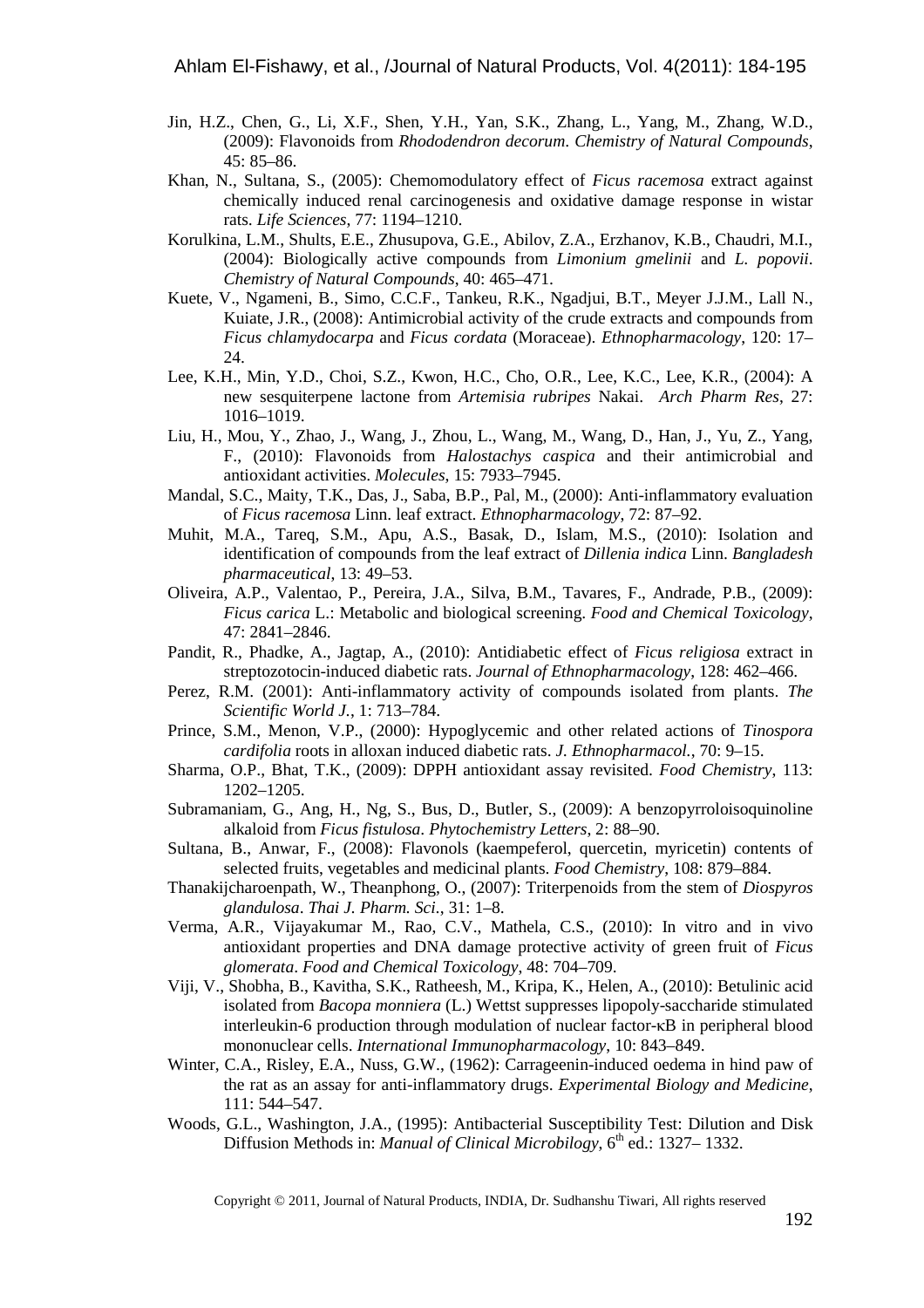| ic-1. Solvent systems used for TLC. |                                                           |  |  |  |
|-------------------------------------|-----------------------------------------------------------|--|--|--|
| <b>System No.</b>                   | <b>Composition</b>                                        |  |  |  |
|                                     | petroleum ether: ethyl acetate (9:1)                      |  |  |  |
|                                     | petroleum ether: ethyl acetate $(8:2)$                    |  |  |  |
|                                     | petroleum ether: ethyl acetate (6:4)                      |  |  |  |
|                                     | chloroform: methanol $(47:3)$                             |  |  |  |
|                                     | benzene: ethyl acetate: formic acid: water (55:45:5:10)   |  |  |  |
|                                     | ethyl acetate: acetic acid: methanol: water (60:15:15:10) |  |  |  |

# **Table-1: Solvent systems used for TLC.**

#### **Table -2: Antimicrobial activity of different concentrations of** *F. auriculata***.**

|                        | <b>Inhibition Zones (mm)</b>  |                     |    |     |                     |    |     |     |
|------------------------|-------------------------------|---------------------|----|-----|---------------------|----|-----|-----|
| <b>Microorganism</b>   | Antibiotics $(10 \mu g/well)$ | Leaves $(\mu g/ml)$ |    |     | Fruits $(\mu g/ml)$ |    |     |     |
|                        | <b>Ampicillin</b>             | <b>Gentamicin</b>   | 50 | 100 | 250                 | 50 | 100 | 250 |
| Staphylococcus aureus  | 24                            | 19                  | 10 | 14  | 21                  | 9  | 12  | 17  |
| Esherichia coli        | 17                            | 25                  | 8  | 11  | 16                  | 8  | 10  | 15  |
| Bacillus aureus        |                               | 13                  |    | 9   | 11                  |    | 8   | 10  |
| Bacillus subtilis      | 12                            | 20                  | 8  | 12  | 17                  | 9  | 15  | 19  |
| Pseudomonas aeruginosa |                               | 21                  | 9  | 14  | 18                  | 8  | 12  | 15  |

#### **Table-3: Effect of** *Ficus auriculata* **on carrageenin induced inflammation in mice.**

|                             |            | Percentage change in paw volume |               |               |  |  |
|-----------------------------|------------|---------------------------------|---------------|---------------|--|--|
| <b>Treatment</b>            | Dose mg/kg | 1 hour after                    | 2 hours after | 3 hours after |  |  |
|                             |            | induction                       | induction     | induction     |  |  |
| Control                     |            | 27.23                           | 42.10         | 65.24         |  |  |
| Alcoholic extract of leaves | 250        | 22.88                           | 46.49         | 52.95         |  |  |
| Alcoholic extract of leaves | 500        | 18.87                           | 34.99         | 50.37         |  |  |
| Alcoholic extract of fruits | 250        | 34.40                           | 44.05         | 55.55         |  |  |
| Alcoholic extract of fruits | 500        | 27.65                           | 43.71         | 53.57         |  |  |

• Values are given as means of 5 measurements.

### **Table-4: Antioxidant effect of** *Ficus auriculata* **extracts on DPPH radical.**

| <b>Extracts</b>   | <b>Alcoholic extract of leaves</b> |                         | <b>Alcoholic extract of fruits</b> |  |       |       |       |
|-------------------|------------------------------------|-------------------------|------------------------------------|--|-------|-------|-------|
| Conc. $(mg/ml)$   |                                    |                         | 8                                  |  |       |       |       |
| % DPPH inhibition | 40.78                              | 54.31 75.88 85.49 44.90 |                                    |  | 74.90 | 82.35 | 88.24 |

#### **Table-5: ALT and AST enzyme activities in different test groups.**

| <b>Treatment</b>           | $ALT$ (U/ml) | AST (U/ml) |
|----------------------------|--------------|------------|
| $CCl4$ (positive group)    | 116.75       | 94.5       |
| Olive oil (negative group) | 39.75        | 28.5       |
| Leaves                     | 107.5        | 81.5       |
| <b>Fruits</b>              | 109.25       | 85.25      |

• Values are given as means of 5 measurements.

#### **Table-6: Effect of extracts and diamicron on blood glucose levels of diabetic rats.**

| <b>Treatment</b> | Blood glucose levels mg/dl | <b>Reduction</b> %     |      |
|------------------|----------------------------|------------------------|------|
|                  | <b>Before treatment</b>    | <b>After treatment</b> |      |
| Control          | 267.6                      | 254.8                  | 4.8  |
| Diamicron        | 268.6                      | 161.6                  | 39.8 |
| Leaves extract   | 269.6                      | 247.4                  |      |
| Fruits extract   | 266.2                      | 244.4                  |      |

• Values are given as means of 5 measurements.

Copyright © 2011, Journal of Natural Products, INDIA, Dr. Sudhanshu Tiwari, All rights reserved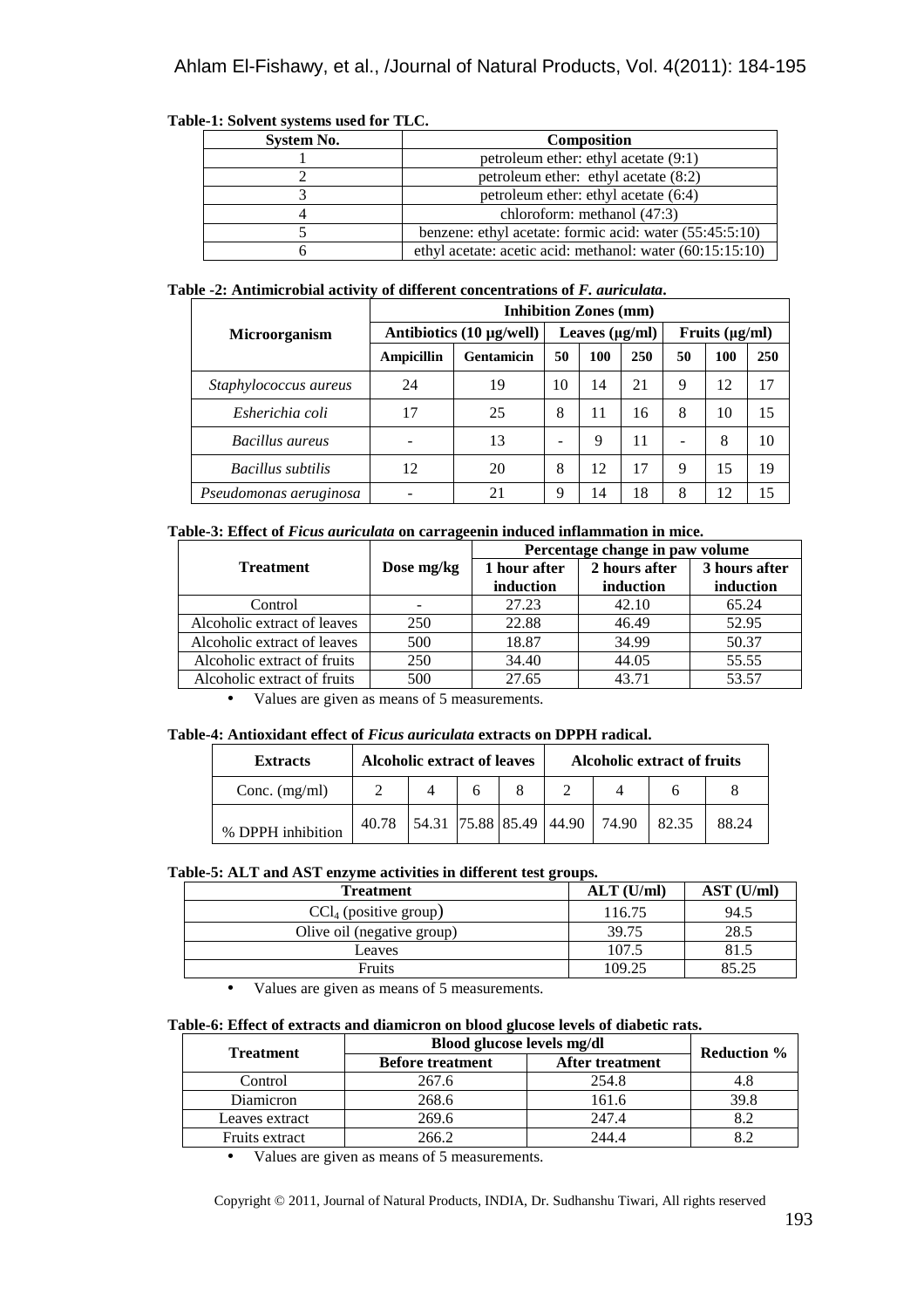

**Figure-1: The suggested structures of the isolated compounds from** *F. auriculata* **Lour.** 

**Compound 6**  β-Sitosterol-3-O-β-D-glucopyranoside